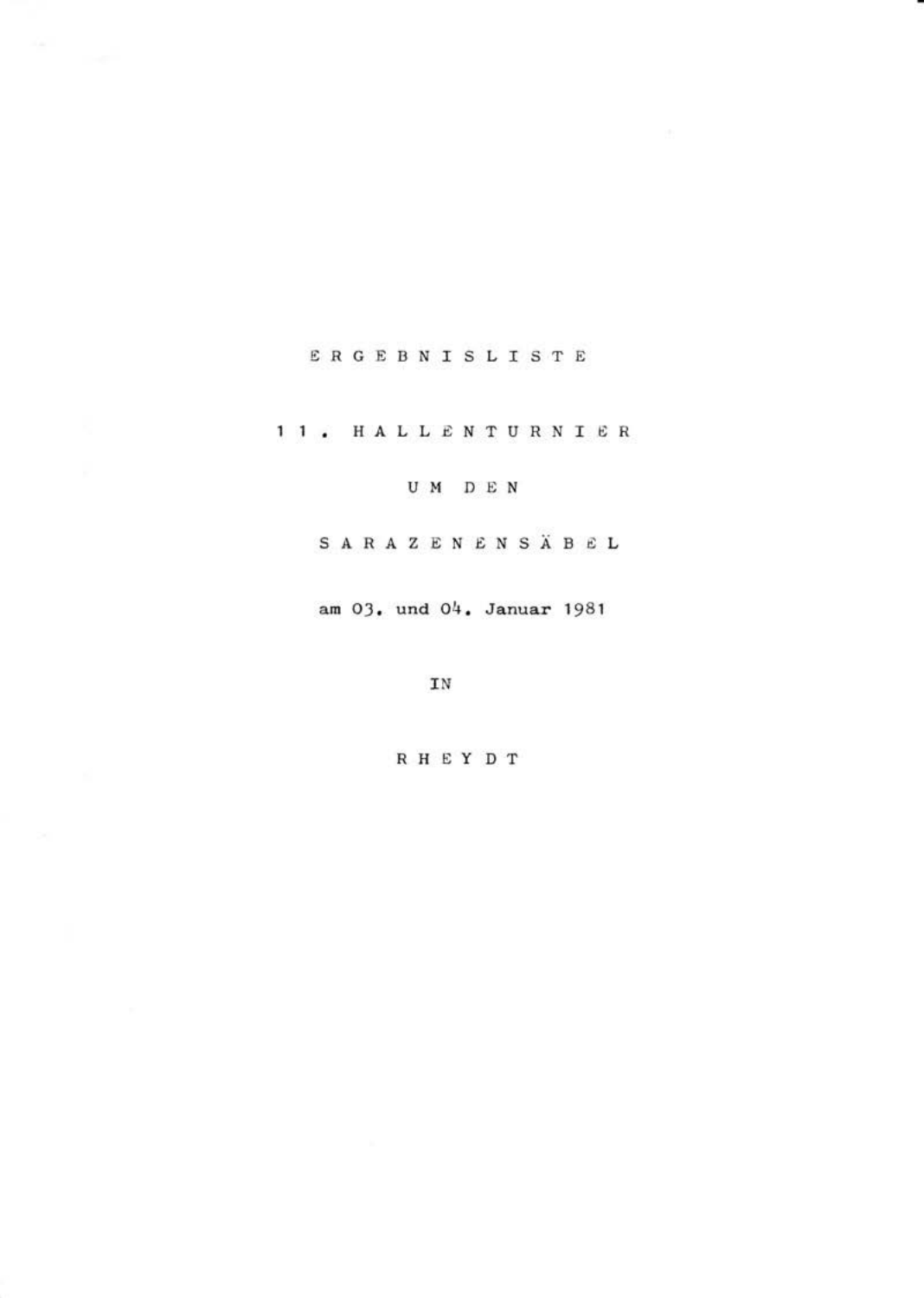## Mannschaften:

|     | SSG Bayer Leverkusen          | 2756 | Ringe          |
|-----|-------------------------------|------|----------------|
| 2.  | PSV Mönchengladbach           | 2705 | $\mathbf{u}$   |
|     | Willem Tell Beek              | 2657 | Ħ              |
| 4.  | DVS<br>Rosmalen<br>NL         | 2641 | ×              |
| 5.  | RTV<br>Rheydt                 | 2640 | ×              |
| 6.  | Diiron<br><b>RSG</b>          | 2635 | Ħ              |
| 7.  | SSK Krefeld                   | 2601 | Ħ              |
| 8.  | <b>BSC</b> Wassenberg         | 2601 | Ħ              |
| 9.  | <b>BSG</b> Krefeld            | 2600 | ×              |
| 10. | Wilh, Tell Düsseldorf         | 2530 | $\mathbf{H}$   |
| 11. | BSC Essen                     | 2524 | $\mathbf{u}$   |
| 12. | BSC Düsseldorf                | 2477 | $\blacksquare$ |
| 13. | Köln<br>KKB                   | 2465 | $\mathbf{H}$   |
| 14. | <b>BSC</b> Erfstadt           | 2443 | $\mathbf{r}$   |
| 15. | BSV Amicitia Maastricht       | 2421 | ×              |
|     | 16. St. Seb. Rhein-Sieg-Kreis | 2409 | $\mathbf{r}$   |

#### Einzelwertung Schützenklasse:

| 1. Krug, Toni              | PSV MG            | 569 Rg.   |                          |          |
|----------------------------|-------------------|-----------|--------------------------|----------|
| 2. Mikulaschek, Peter      | Leverkusen        | 567       | ×                        |          |
| 3. Hötzel, Paul            | Bad Minstereifel  | 561       | $\mathbf{u}$             |          |
| 4. Powileit, Werner        | Leverkusen        | 553       | $\mathbf{u}$             |          |
| 5. Dentgen, Horst          | Kleve             | 552       | $\mathbf{u}$             |          |
| 6. Rausch, Hans            | Tell D'dorf       | 549       | $^{11}$                  |          |
| 7. Magedanz, Joachim       | Burscheid         | 548       | $\mathbf{u}$             |          |
| 8. Klothen, Dieter         | Myhl              | 543       | ×                        |          |
| 9. Marks. J.               | Beek NL           | 542       | $\blacksquare$           | 60/22    |
| 10. Mehler, Dieter         | Leverkusen        | 542 "     |                          | 60/21    |
| 11. Weyermanns, Günther    | <b>Wassenberg</b> | 542       | $\overline{\phantom{a}}$ | 60/18    |
| 12. v.d. Linden, Ruud      | Beek NL           | 542       | $\bullet$                | 60/17    |
| 13. Kowalski, Pierre       | Doelschutters B   | 541       | $\mathbf{u}$             |          |
| 14. Breuer, Norbert        | PSV MG            | 540       | $\mathbf{u}$             |          |
| 15. v. Gaal, J.            | Rosmalen NL       | 539       | $\mathbf{H}$             |          |
| 16. Pfeiffer, Hans         | Dormagen          | 538 "     |                          | 60/23    |
| 17. Pelzer, Karl-Heinz     | Düron             | 538 "     |                          | 60/22    |
| 18. Brouns, Willi          | PSV MG            | 538       | $\,^{\rm H}$             | 60/20    |
| 19. Enkelmans, Leo         | Heerlen NL        | 537       | $\pmb{\mathfrak{m}}$     |          |
| 20. Pfeiffer, Horst        | Mülheim VdB       | 536       | $\mathbf{u}$             |          |
| 21. Vroemen, Jo            | Beek NL           | 535       | $\mathbf{u}$             |          |
| 22. Scheitzbach, Hans      | Köln              | 533       | $\mathbf{u}$             |          |
| 23. Kaule, Volker          | Seb. Toisdorf     | 532       | $\mathbf{u}$             | 60/24    |
| 24. Dick, Rolf             | PSV MG            | 532       | $\blacksquare$           | 60/16    |
| 25. Sterzenbach, Fred      | Köln              | 531       | $\mathbf{u}$             |          |
| 26. Elmi, Peter            | Essen             | 530       | $\mathbf{u}$             |          |
| 27. Graf, Horst            | Siegburg          | 529       | $\blacksquare$           |          |
| 28. Hooymans, Anton        | Rosmalen NL       | 528       | $\mathbf{u}$             | 60/20    |
| 29. Horn, Detlef           | Wassenberg        | 528       | $\mathbf{H}$             | 60/16    |
| 30. Jerusalem. Bernd       | Dormagon          | 528       | $\mathbf{H}$             | 60/12    |
| 31. Nontwig, Michael       | Leverkusen        | 527       | $\blacksquare$           |          |
| 32. v.d. Wetering, Hartmut | TSV Mülheim       | 526       | $\pmb{\mathsf{H}}$       | 60/18    |
| 33. Fölske, Gerd           | PSV MG            | 526       | $\overline{u}$           | 60/12    |
| 34. Thölen, Josef          | SSK Krefeld       | $526$ "   |                          | 60/11    |
| 35. Jaeckel, Herbert       | PSV MG            | 525       | $\bullet$                | 60/13/28 |
| Pelzer, Manfred            | Düren             | 525       | $\blacksquare$           | 60/13/28 |
| 37. v. Rozendaal, Gery     | Rosmalen NL       | $523 - n$ |                          | 60/17    |
| 38. Pelsers, Leon          | Book NL           | $523$ "   |                          | 60/14    |
| 39. Heymans, John          | Rosmalen NL       | 523       | $\mathbf{u}$             | 60/13    |
| 40. Strecke, Achim         | Bad Minstereifel  | 522       | $\mathbf{H}$             |          |
|                            |                   |           |                          |          |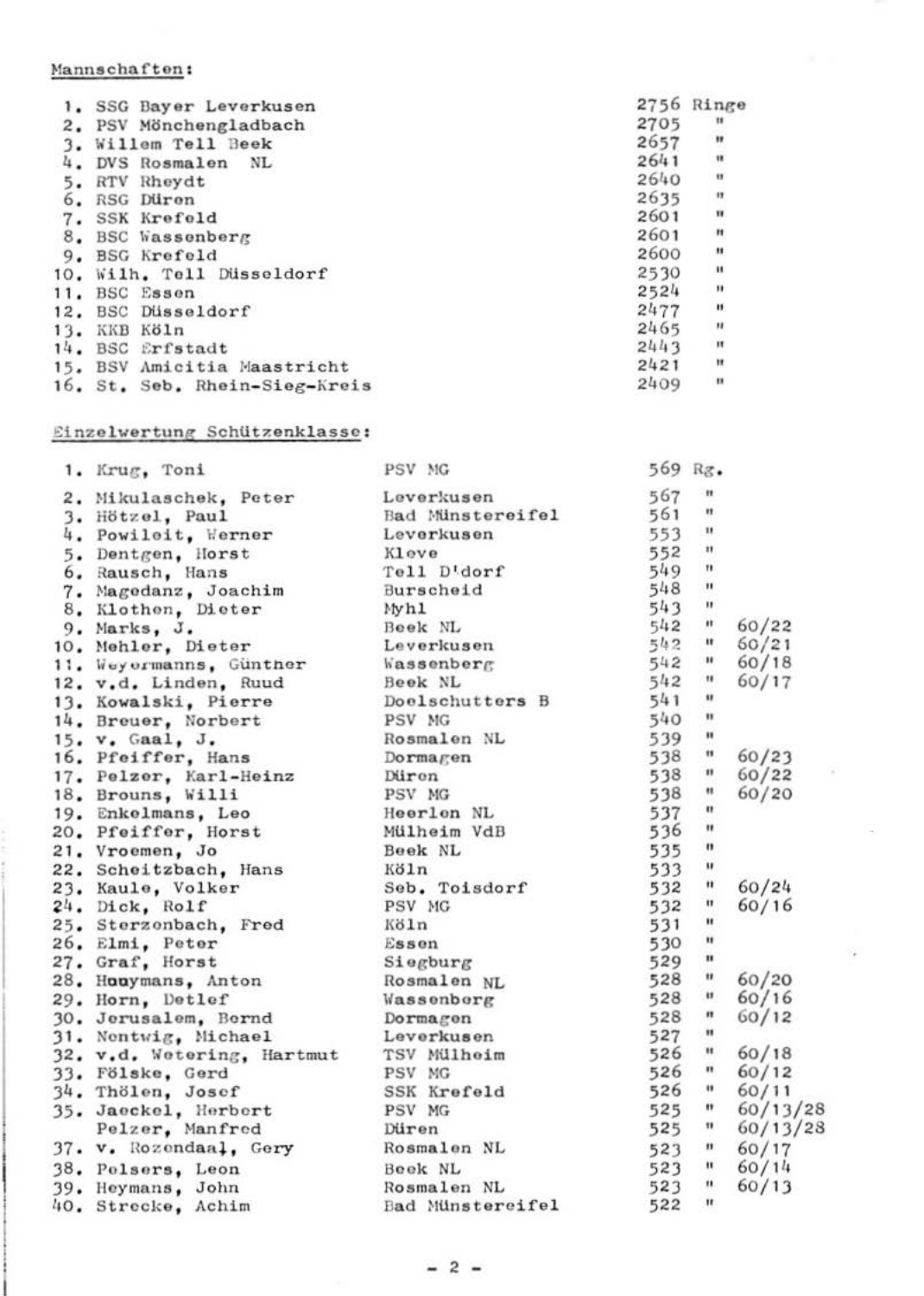41. Münten, Dietmar 42. Wächter, Horst 43. Köhnen, Manfred 44. Röhser, Heinz 45. Barthen, Poter 40. Poters, Hans-Peter 47. Schoffelers, Har. 48. Westphal, Paul 49. Schynke, Peter 50. Scholz, Berthold 51. v. Helvoort, E. 52. Lopata, Axel 53. Minkenberg, Peter 54. Fecke, Heijo 55. Weusten, Huub 56. Eickenboom, J. 57. Theis, Jakob<br>58. Heuyerjans, J. 59. Vroomen, Wiel. 0. Pluymackers, Jean 61. Ritschel, Norbert 62. Houben, J. 63. Thomas, Hubert 64. Herkes, Werner 65. Wolter, Günter 66. Penders, René 67. Krutwig, Fredy 68. Neitzel, Wolfgang 69. Fritzsch, W. 70. Hecker, Martin 71. Dahmen, Günter 72. Lommens, Loon 73. Hermida, Leopold 74. Müller, Wilhelm 75. Pell6, Philippe<br>76. Kukla, Rainer 77. Pietors, Mat. 78. Gall, Hanno 9. Tor-Westen, Volker 80. v. Golde, J. 81. v. Esch 82. Klöcker, W. 83. Hüttner, Rainer 84. Florack, Boy 85. Hermes, Hermann 86. Ulrich 87. Bruyns, Ton 88. Müller, A. 89. Toubert, O. 90. Gröger, Dieter 91. Schillings, Peter 92. Lavoaux, Dieter 93. Kuys, A.

| <b>RTV Rheydt</b>       | 521        | Rg.            |          |
|-------------------------|------------|----------------|----------|
| Köln                    | 520        | $\mathbf{r}$   |          |
| St.<br>Tönis            | 519        | $\blacksquare$ | 60/14/24 |
| RTV Ehevdt              | 519        | $\bullet$      | 60/14/21 |
| Dormagen                | 518        | $\mathbf{H}$   |          |
| SSK Krofeld             | 516        | $\mathbf{H}$   |          |
| Book NL                 | 514        | $\mathbf{H}$   | 60/14    |
| BSC<br>$D'$ dorf        | 514        | $\mathbf{H}$   | 60/14    |
| RTV Rheydt              | 514        | $\mathbf{H}$   | 60/10    |
| Essen                   | 512        | n              |          |
| Rosmalen NL             | 511        | $\mathbf{u}$   |          |
| PSV NG                  | 509        | $\blacksquare$ | 60/13    |
| wassenberg              | 509        | $\mathbf{H}$   | 60/11/21 |
| Diren                   | 509        | $\bullet$      | 60/11/20 |
| Amic, Maastricht NL     | 507        | ×              |          |
| St. P. Maastricht NL    | 505        | $\bullet$      | 60/13    |
| SSK Krefeld             | 505        | u              | 60/11    |
| Rosmalen NL             | 505        | u              | 60/10    |
| Beek NL                 | 503        | $\mathbf{u}$   |          |
| Amic. Maastricht NL     | 502        | $\mathbf{H}$   |          |
| Siegburg                | 501        | ×              | 60/13/20 |
| P. Maastricht NL<br>St. | 501        | $\mathbf{u}$   | 60/13/16 |
| PSV MG                  | 501        | w              | 60/11    |
| Bad Münstereifel        | 500        | ×,             | 60/14    |
| Burscheid               | 500        | $\blacksquare$ | 60/6     |
| Amic, Maastricht NL     | 499        | Ħ              |          |
| Bonn                    | 498        | $\mathbf{u}$   | 60/12/15 |
| Vassenberg              | 498        | ×              | 60/12/13 |
| BSC D'dorf              | 496        | u              | 60/16    |
| <b>RTV Rheydt</b>       | 496        | ×              | 60/3     |
| BSG Krofeld             | 494        | ×              |          |
| Beek NL                 | 493        | ×              |          |
| BSC D'dorf              | 490        | n              |          |
|                         | 489        | ×              |          |
| Bonn<br>liehen          | 482        | $\mathbf{H}$   |          |
|                         | 481        | m              |          |
| BSC D'dorf              |            | ×              |          |
| Book NL                 | 478<br>464 | u              |          |
| Troisdorf               |            | u              | 60/9     |
| Düren                   | 464        | u              | 60/8     |
| St. P. Maastricht NL    | 464        | m              | 60/6     |
| Rosmalen NL             | 464        |                | 58/10    |
| Myhl                    | 463        | Ħ<br>n         | 60/10    |
| Dormagen                | 463        | n              | 60/5     |
| Amic, Maastricht NL     | 461        |                |          |
| Esson                   | 454        | n              | 59/8     |
| Wilh. Tell D'dorf       | 454        | $\blacksquare$ | 56/8     |
| Amic, Maastricht NL     | 446        | ×              |          |
| Wilh. Tell D'dorf       | 445        | $\mathbf{u}$   |          |
| BSC D'dorf              | 433        | $\mathbf{u}$   |          |
| Siegburg                | 430        | ×              |          |
| Amic, Maastricht NL     | 422        | ×              |          |
| Köln                    | 384        | ×              |          |
| Gent B                  | 269        | $\mathbf{u}$   |          |
|                         |            |                |          |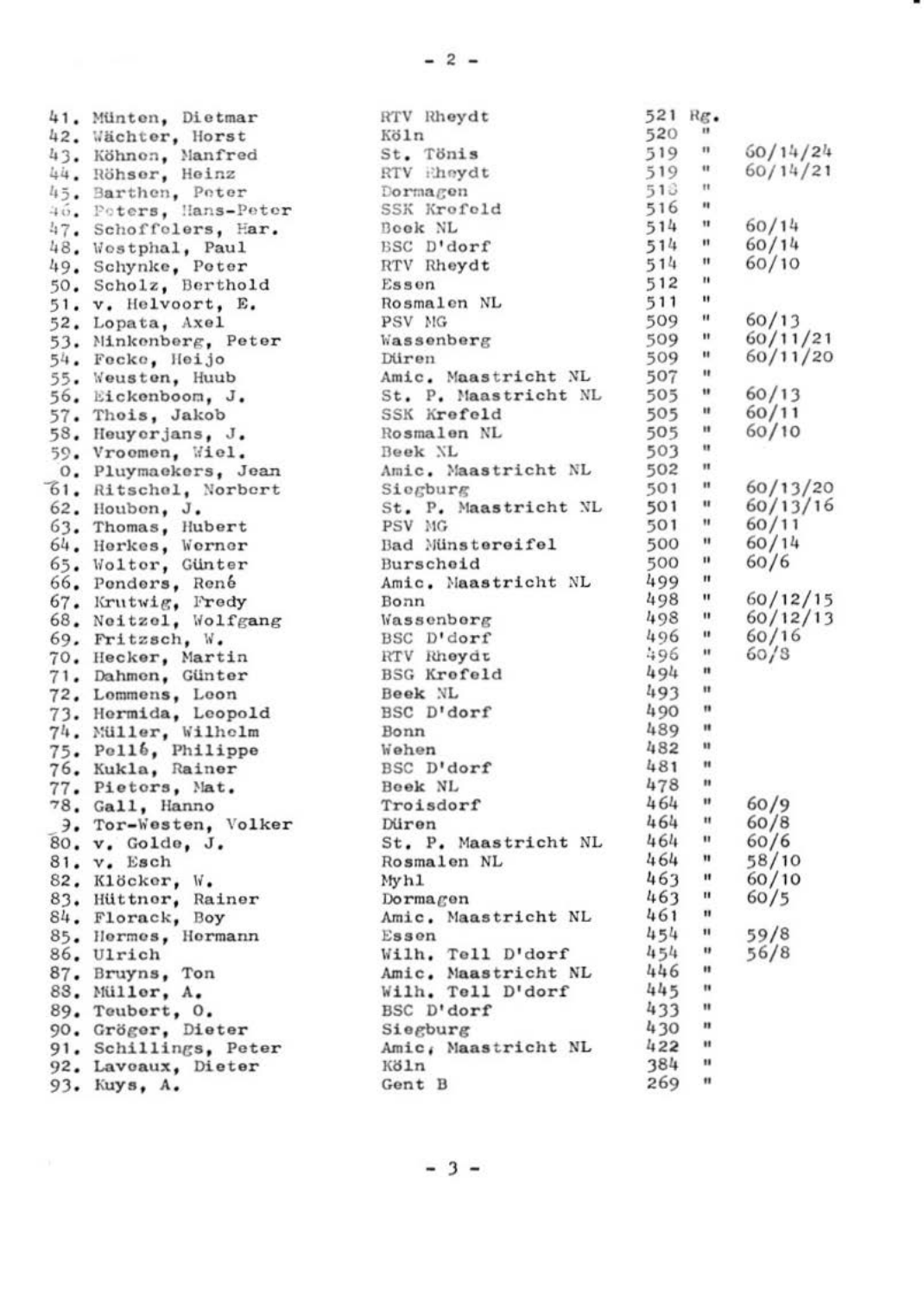# Einzelwertung Altersklasse:

| 545<br>×<br><b>BSG</b> Krefeld<br>2. Leibfried, Werner<br>543<br>Ħ<br>60/21<br>3. Bausch, Johann<br>Leverkusen<br>543<br>Ħ<br>60/20<br>4. Sonneville, Julien<br>Gont B<br>11<br>534<br>5. Giesbertz, Robert<br>Düren<br>Rosmalon NL<br>60/18<br>528<br>$\mathbf{u}$<br>6. v. Nistelroy, Guy<br>×<br>528<br>60/14<br>Erftstadt<br>7. Schuster, Anton<br>$\mathbf{u}$<br>526<br>8. Schillings, Milton<br>Düren<br>$\mathbf{u}$<br>521<br>9. Fink, Helmut<br>Erftstadt<br>n<br>515<br>10, Wierikx, Wiel<br>Beek NL<br>Wilh, Toll D'dorf<br>513<br>$\mathbf{u}$<br>11. Wiegers, Hans<br>12. Oberzier, Heinz<br>512<br>n<br>Lovorkuson<br>512<br>$\mathbf{u}$<br>13. Sebesse, Detlef<br>Düren<br>$\mathbf{H}$<br>Bad Münstereifel<br>510<br>14. Peeters, Addi<br>PSV MG<br>506<br>$\mathbf{H}$<br>15. Schmidt, Rainer<br>SSK Krefeld<br>60/9<br>16, Krieger, Kurt<br>505<br>$\mathbf{u}$<br>Ħ<br>60/8<br>17. Stappenbacher, Sepp<br>505<br>Erftstadt<br>$\mathbf{H}$<br>18. Lichte, Theo<br>503<br>Essen<br>$^{\rm H}$<br>497<br>19. Schäde, Herbert<br>Siegburg<br>496<br>$\mathbf{u}$<br>Wilh, Tell D'dorf<br>20, Dannowski, Harald<br>494<br>$\mathbf{u}$<br>21. Hendelkens, Peter<br>St. Tönis<br>498<br>$\mathbf{H}$<br>22. Pohl, Kurt<br>BSG Krefeld<br>488<br>Ħ<br>60/11<br>23. Hagemoister, Siegfried<br>Düren<br>488<br>$\mathbf{u}$<br>60/8<br>24. Kühle, Gert<br>Troisdorf<br>485<br>$\blacksquare$<br>25. Küchler, Gerald<br>BSG Krofold<br>n<br>481<br>26. Trober, Ewald<br>Rüsselsheim<br>n<br>60/12<br>480<br>27. Hahn, Fritz<br>St. Tönis<br>480<br>$\mathbf{u}$<br>60/8<br>Wassenberg<br>28. Hensel, Franz<br>Ħ<br>476<br>29. Bergs, Hans<br>$E$ ssen<br>n<br>465<br>30. Thomas, Heribert<br>Essen<br>$\mathbf{u}$<br>459<br>31. Pelzer, Leo<br>Book NL<br>Ħ<br>453<br>32, Windeln, Josef<br>Wassenberg | 1. Asik. Refik | Leverkusen | 551 Rg. |         |
|---------------------------------------------------------------------------------------------------------------------------------------------------------------------------------------------------------------------------------------------------------------------------------------------------------------------------------------------------------------------------------------------------------------------------------------------------------------------------------------------------------------------------------------------------------------------------------------------------------------------------------------------------------------------------------------------------------------------------------------------------------------------------------------------------------------------------------------------------------------------------------------------------------------------------------------------------------------------------------------------------------------------------------------------------------------------------------------------------------------------------------------------------------------------------------------------------------------------------------------------------------------------------------------------------------------------------------------------------------------------------------------------------------------------------------------------------------------------------------------------------------------------------------------------------------------------------------------------------------------------------------------------------------------------------------------------------------------------------------------------------------------------------------------------------------------------|----------------|------------|---------|---------|
|                                                                                                                                                                                                                                                                                                                                                                                                                                                                                                                                                                                                                                                                                                                                                                                                                                                                                                                                                                                                                                                                                                                                                                                                                                                                                                                                                                                                                                                                                                                                                                                                                                                                                                                                                                                                                     |                |            |         |         |
|                                                                                                                                                                                                                                                                                                                                                                                                                                                                                                                                                                                                                                                                                                                                                                                                                                                                                                                                                                                                                                                                                                                                                                                                                                                                                                                                                                                                                                                                                                                                                                                                                                                                                                                                                                                                                     |                |            |         |         |
|                                                                                                                                                                                                                                                                                                                                                                                                                                                                                                                                                                                                                                                                                                                                                                                                                                                                                                                                                                                                                                                                                                                                                                                                                                                                                                                                                                                                                                                                                                                                                                                                                                                                                                                                                                                                                     |                |            |         |         |
|                                                                                                                                                                                                                                                                                                                                                                                                                                                                                                                                                                                                                                                                                                                                                                                                                                                                                                                                                                                                                                                                                                                                                                                                                                                                                                                                                                                                                                                                                                                                                                                                                                                                                                                                                                                                                     |                |            |         |         |
|                                                                                                                                                                                                                                                                                                                                                                                                                                                                                                                                                                                                                                                                                                                                                                                                                                                                                                                                                                                                                                                                                                                                                                                                                                                                                                                                                                                                                                                                                                                                                                                                                                                                                                                                                                                                                     |                |            |         |         |
|                                                                                                                                                                                                                                                                                                                                                                                                                                                                                                                                                                                                                                                                                                                                                                                                                                                                                                                                                                                                                                                                                                                                                                                                                                                                                                                                                                                                                                                                                                                                                                                                                                                                                                                                                                                                                     |                |            |         |         |
|                                                                                                                                                                                                                                                                                                                                                                                                                                                                                                                                                                                                                                                                                                                                                                                                                                                                                                                                                                                                                                                                                                                                                                                                                                                                                                                                                                                                                                                                                                                                                                                                                                                                                                                                                                                                                     |                |            |         |         |
|                                                                                                                                                                                                                                                                                                                                                                                                                                                                                                                                                                                                                                                                                                                                                                                                                                                                                                                                                                                                                                                                                                                                                                                                                                                                                                                                                                                                                                                                                                                                                                                                                                                                                                                                                                                                                     |                |            |         |         |
|                                                                                                                                                                                                                                                                                                                                                                                                                                                                                                                                                                                                                                                                                                                                                                                                                                                                                                                                                                                                                                                                                                                                                                                                                                                                                                                                                                                                                                                                                                                                                                                                                                                                                                                                                                                                                     |                |            |         |         |
|                                                                                                                                                                                                                                                                                                                                                                                                                                                                                                                                                                                                                                                                                                                                                                                                                                                                                                                                                                                                                                                                                                                                                                                                                                                                                                                                                                                                                                                                                                                                                                                                                                                                                                                                                                                                                     |                |            |         |         |
|                                                                                                                                                                                                                                                                                                                                                                                                                                                                                                                                                                                                                                                                                                                                                                                                                                                                                                                                                                                                                                                                                                                                                                                                                                                                                                                                                                                                                                                                                                                                                                                                                                                                                                                                                                                                                     |                |            |         | 60/9/25 |
|                                                                                                                                                                                                                                                                                                                                                                                                                                                                                                                                                                                                                                                                                                                                                                                                                                                                                                                                                                                                                                                                                                                                                                                                                                                                                                                                                                                                                                                                                                                                                                                                                                                                                                                                                                                                                     |                |            |         | 60/9/25 |
|                                                                                                                                                                                                                                                                                                                                                                                                                                                                                                                                                                                                                                                                                                                                                                                                                                                                                                                                                                                                                                                                                                                                                                                                                                                                                                                                                                                                                                                                                                                                                                                                                                                                                                                                                                                                                     |                |            |         |         |
|                                                                                                                                                                                                                                                                                                                                                                                                                                                                                                                                                                                                                                                                                                                                                                                                                                                                                                                                                                                                                                                                                                                                                                                                                                                                                                                                                                                                                                                                                                                                                                                                                                                                                                                                                                                                                     |                |            |         |         |
|                                                                                                                                                                                                                                                                                                                                                                                                                                                                                                                                                                                                                                                                                                                                                                                                                                                                                                                                                                                                                                                                                                                                                                                                                                                                                                                                                                                                                                                                                                                                                                                                                                                                                                                                                                                                                     |                |            |         |         |
|                                                                                                                                                                                                                                                                                                                                                                                                                                                                                                                                                                                                                                                                                                                                                                                                                                                                                                                                                                                                                                                                                                                                                                                                                                                                                                                                                                                                                                                                                                                                                                                                                                                                                                                                                                                                                     |                |            |         |         |
|                                                                                                                                                                                                                                                                                                                                                                                                                                                                                                                                                                                                                                                                                                                                                                                                                                                                                                                                                                                                                                                                                                                                                                                                                                                                                                                                                                                                                                                                                                                                                                                                                                                                                                                                                                                                                     |                |            |         |         |
|                                                                                                                                                                                                                                                                                                                                                                                                                                                                                                                                                                                                                                                                                                                                                                                                                                                                                                                                                                                                                                                                                                                                                                                                                                                                                                                                                                                                                                                                                                                                                                                                                                                                                                                                                                                                                     |                |            |         |         |
|                                                                                                                                                                                                                                                                                                                                                                                                                                                                                                                                                                                                                                                                                                                                                                                                                                                                                                                                                                                                                                                                                                                                                                                                                                                                                                                                                                                                                                                                                                                                                                                                                                                                                                                                                                                                                     |                |            |         |         |
|                                                                                                                                                                                                                                                                                                                                                                                                                                                                                                                                                                                                                                                                                                                                                                                                                                                                                                                                                                                                                                                                                                                                                                                                                                                                                                                                                                                                                                                                                                                                                                                                                                                                                                                                                                                                                     |                |            |         |         |
|                                                                                                                                                                                                                                                                                                                                                                                                                                                                                                                                                                                                                                                                                                                                                                                                                                                                                                                                                                                                                                                                                                                                                                                                                                                                                                                                                                                                                                                                                                                                                                                                                                                                                                                                                                                                                     |                |            |         |         |
|                                                                                                                                                                                                                                                                                                                                                                                                                                                                                                                                                                                                                                                                                                                                                                                                                                                                                                                                                                                                                                                                                                                                                                                                                                                                                                                                                                                                                                                                                                                                                                                                                                                                                                                                                                                                                     |                |            |         |         |
|                                                                                                                                                                                                                                                                                                                                                                                                                                                                                                                                                                                                                                                                                                                                                                                                                                                                                                                                                                                                                                                                                                                                                                                                                                                                                                                                                                                                                                                                                                                                                                                                                                                                                                                                                                                                                     |                |            |         |         |
|                                                                                                                                                                                                                                                                                                                                                                                                                                                                                                                                                                                                                                                                                                                                                                                                                                                                                                                                                                                                                                                                                                                                                                                                                                                                                                                                                                                                                                                                                                                                                                                                                                                                                                                                                                                                                     |                |            |         |         |
|                                                                                                                                                                                                                                                                                                                                                                                                                                                                                                                                                                                                                                                                                                                                                                                                                                                                                                                                                                                                                                                                                                                                                                                                                                                                                                                                                                                                                                                                                                                                                                                                                                                                                                                                                                                                                     |                |            |         |         |
|                                                                                                                                                                                                                                                                                                                                                                                                                                                                                                                                                                                                                                                                                                                                                                                                                                                                                                                                                                                                                                                                                                                                                                                                                                                                                                                                                                                                                                                                                                                                                                                                                                                                                                                                                                                                                     |                |            |         |         |
|                                                                                                                                                                                                                                                                                                                                                                                                                                                                                                                                                                                                                                                                                                                                                                                                                                                                                                                                                                                                                                                                                                                                                                                                                                                                                                                                                                                                                                                                                                                                                                                                                                                                                                                                                                                                                     |                |            |         |         |
|                                                                                                                                                                                                                                                                                                                                                                                                                                                                                                                                                                                                                                                                                                                                                                                                                                                                                                                                                                                                                                                                                                                                                                                                                                                                                                                                                                                                                                                                                                                                                                                                                                                                                                                                                                                                                     |                |            |         |         |
|                                                                                                                                                                                                                                                                                                                                                                                                                                                                                                                                                                                                                                                                                                                                                                                                                                                                                                                                                                                                                                                                                                                                                                                                                                                                                                                                                                                                                                                                                                                                                                                                                                                                                                                                                                                                                     |                |            |         |         |
|                                                                                                                                                                                                                                                                                                                                                                                                                                                                                                                                                                                                                                                                                                                                                                                                                                                                                                                                                                                                                                                                                                                                                                                                                                                                                                                                                                                                                                                                                                                                                                                                                                                                                                                                                                                                                     |                |            |         |         |
|                                                                                                                                                                                                                                                                                                                                                                                                                                                                                                                                                                                                                                                                                                                                                                                                                                                                                                                                                                                                                                                                                                                                                                                                                                                                                                                                                                                                                                                                                                                                                                                                                                                                                                                                                                                                                     |                |            |         |         |
| 442<br>$\mathbf{u}$<br>33. Haarmann, Alfred<br>RTV Rheydt                                                                                                                                                                                                                                                                                                                                                                                                                                                                                                                                                                                                                                                                                                                                                                                                                                                                                                                                                                                                                                                                                                                                                                                                                                                                                                                                                                                                                                                                                                                                                                                                                                                                                                                                                           |                |            |         |         |
| 432<br>Ħ<br>34, Jonkhout, Jean<br>Book NL                                                                                                                                                                                                                                                                                                                                                                                                                                                                                                                                                                                                                                                                                                                                                                                                                                                                                                                                                                                                                                                                                                                                                                                                                                                                                                                                                                                                                                                                                                                                                                                                                                                                                                                                                                           |                |            |         |         |
| 430<br>$\mathbf{u}$<br>Doelschutters B<br>35. v. Reeth, Solef                                                                                                                                                                                                                                                                                                                                                                                                                                                                                                                                                                                                                                                                                                                                                                                                                                                                                                                                                                                                                                                                                                                                                                                                                                                                                                                                                                                                                                                                                                                                                                                                                                                                                                                                                       |                |            |         |         |
| 411<br>$\mathbf{u}$<br>36. Enkelmans, Harrie<br>Heerlen NL                                                                                                                                                                                                                                                                                                                                                                                                                                                                                                                                                                                                                                                                                                                                                                                                                                                                                                                                                                                                                                                                                                                                                                                                                                                                                                                                                                                                                                                                                                                                                                                                                                                                                                                                                          |                |            |         |         |
| $\mathbf{u}$<br>330<br>37. Esser, Hubert<br>Köln                                                                                                                                                                                                                                                                                                                                                                                                                                                                                                                                                                                                                                                                                                                                                                                                                                                                                                                                                                                                                                                                                                                                                                                                                                                                                                                                                                                                                                                                                                                                                                                                                                                                                                                                                                    |                |            |         |         |

#### Einzelwertung Damenklasse:

| 1. Jerschensky, Monika     | Wehen              |     | 553 Rg.        |       |
|----------------------------|--------------------|-----|----------------|-------|
| 2. Meimers, Emmi           | <b>BSG Krefeld</b> | 522 | $\mathbf{u}$   |       |
| 3. Derson, Anneliese       | <b>BSG</b> Krefeld | 521 | $\mathbf{H}$   |       |
| 4. Dannowski, Ursula       | Wilh. Tell D'Dorf  | 518 | $\mathbf{u}$   | 60/14 |
| 5. Detges, Irmgard         | BSG Krefeld        | 518 | $\blacksquare$ | 60/13 |
| 6. Sachse, Hoidi           | RTV Rhevdt         | 517 | u              | 60/14 |
| 7. Krug. Gabriele          | PSV MG             | 517 | ×              | 60/13 |
| 8. Wevermanns, Rosemarie   | Wassenberg         | 514 | $\mathbf{H}$   |       |
| 9. Dick, Rosita            | PSV MG             | 513 | $\mathbf{u}$   |       |
| 10, Riechow, Henny         | Doelschutters B    | 503 | $\blacksquare$ | 60/14 |
| 11. Plettenstein, Christ.  | Essen              | 503 | $\blacksquare$ | 60/13 |
| 12. Scheitzbach, Gerthilde | Köln               | 497 | $\mathbf{u}$   |       |
| 13. Fritzsch, Hanneloro    | BSC D'dorf         | 496 | $\mathbf{u}$   |       |

 $h -$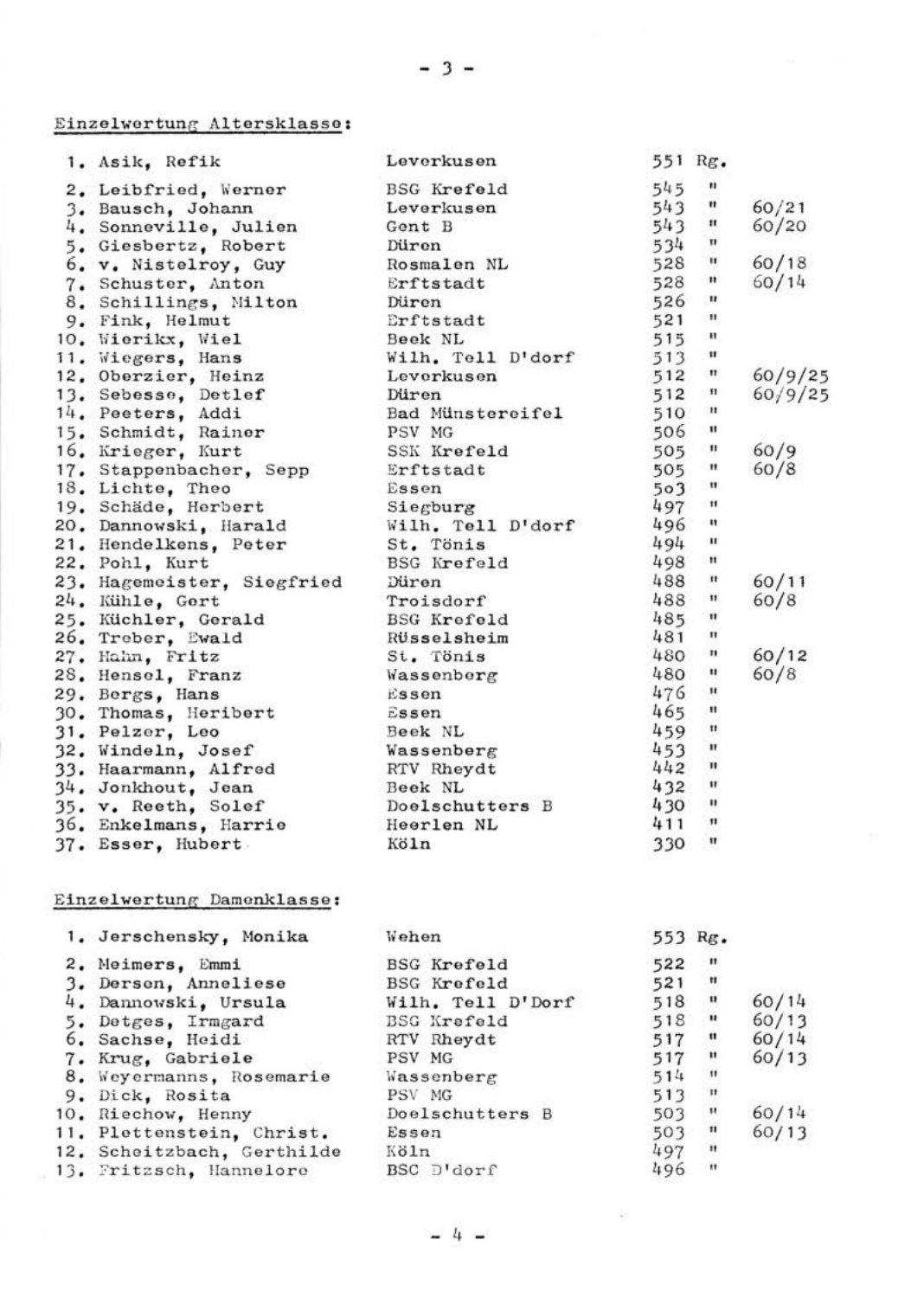| 14. Thölen, Margret             | SSK Krefeld       | 493 Rg. |                |      |
|---------------------------------|-------------------|---------|----------------|------|
| 15. Kleiber, Gudrun             | Troisdorf         | 487     | $\mathbf{u}$   |      |
| 16. Schilz, Elke                | PSV MG            | 478     | $\mathbf{u}$   |      |
| 17. Horn, Rosi                  | Wassenberg        | 473     | $\mathbf{u}$   |      |
| 18. Brouer, Inge                | PSV NG            | 470     | $\mathbf{r}$   |      |
| 19. Fink, Elisabeth             | Erftstadt         | 459     | $\mathbf{r}$   |      |
| 20. Haarmann, Helga             | RTV Rheydt        | 441     | ×              |      |
| 21. Kaule, Heidi                | Troisdorf         | 438     | Ħ              |      |
| 22. Winter, Roswitha            | Doelschutters B   | 436     | $\mathbf{u}$   |      |
| 23. Klicmt, Moni                | <b>Wassenberg</b> | 435     | $\bullet$      | 60/7 |
| 24. v. Roosmalen, Annie         | Rosmalen NL       | 435     | $\mathbf{u}$   | 60/3 |
| 25. Schrader, Anita             | PSV MG            | 430     | $\blacksquare$ | 60/4 |
| 26, Abendroth, Gudrun           | Erftstadt         | 430     | $\blacksquare$ | 60/  |
| 27. Kohnen, Eva-Maria           | Myh1              | 427     | $\mathbf{u}$   |      |
| 28. Keppler, Marga              | PSV MG            | 392     | $\rightarrow$  |      |
| 29. Dr. Imig. Renate            | PSV MG            | 381     | ×              |      |
| 30. Menzel, Erika               | Wehen             | 374     | $\mathbf{H}$   |      |
| 31. Esser, Marie-Luise          | Köln              | 360     | $\mathbf{H}$   |      |
| 72. Neitzel, Christa Massenberg |                   | $303$ " |                |      |
| $-13.$ Moser. Inge              | Erftstadt         | 283     | 199            |      |

## Einzelwertung Jugendklasse:

| 1. Weber, Klaus                    | RTV Rhoydt          | 542 Rg. |                |      |
|------------------------------------|---------------------|---------|----------------|------|
| 2. Schmitz, Marcus                 | RTV Rheydt          | 541     | $\mathbf{u}$   |      |
| 3. Dill, Ralf                      | Leverkuson          | 531     | $\mathbf{u}$   |      |
| 4. Münton, Klaus                   | RTV Rheydt          | 516     | $\mathbf{a}$   |      |
| 5. Jansen, Uli                     | Wassenberg          | 502     | $_{\rm H}$     |      |
| 6. Hahn, Yvonne                    | St. Tönis           | 496     | ×              |      |
| 7. Weusten, Genot                  | Amic. Maastricht NL | 491     | Ħ              |      |
| 8. Röthling                        | Myhl                | 479     | Ħ              |      |
| 9. v.d. Driesch, Detlef            | Wassenberg          | 474     | $\blacksquare$ |      |
| 10. Winkelmolen, Frank             | Leverkusen          | 473     | Ħ              | 60/6 |
| 11. Chlibec, Guido                 | SSK Krefeld         | 473     | $\mathbf{H}$   | 60/4 |
| 12. Chlibec, Thomas                | SSK Krefeld         | 451     | $\blacksquare$ |      |
| 13. Kawan, Karl-Heinz              | PSV MG              | 435     | $\mathbf{H}$   |      |
| 4. Hendelkens, Harald              | Wassenberg          | 413     | $\blacksquare$ |      |
| 15. v. Gerven, Jaqueline           | Rosmalon NL         | 389     | $\mathbf{u}$   |      |
| 16. Amkreutz, Ralf                 | Heerlen NL          | 382     | $\mathbf{u}$   |      |
| 17. v. Roosmalen, Rina Rosmalen NL |                     | 380     | Ħ              |      |
| 18. Gall, Rob                      | Troisdorf           | 296     | ×              |      |
|                                    |                     |         |                |      |

#### Einzelwertung Schülerklasse:

| 1. Thölen, Christoph | SSK Krefeld      | 549 | Rg.            |
|----------------------|------------------|-----|----------------|
| 2. Blum, Oliver      | Köln             | 536 | $\mathbf{H}$   |
| 3. Heilmann, Jörg    | RTV Rheydt       | 530 | $\blacksquare$ |
| 4. Päffgen, Sascha   | Köln             | 529 | ٠              |
| 5. Janson, Ruth      | Wassenberg       | 508 | $\bullet$      |
| 6. Sachse, Manfred   | RTV Rheydt       | 502 | $\blacksquare$ |
| 7. Hunocke, Marion   | Myh <sub>1</sub> | 499 | $\mathbf{u}$   |
| 8. Horn, Thomas      | Vassenberg       | 487 |                |
| 9. Hedemann, Heiko   | PSV MG           | 471 | $\mathbf{u}$   |
| 10. Dejosez, Michael | PSV MG           | 431 | $\mathbf{H}$   |
|                      |                  |     |                |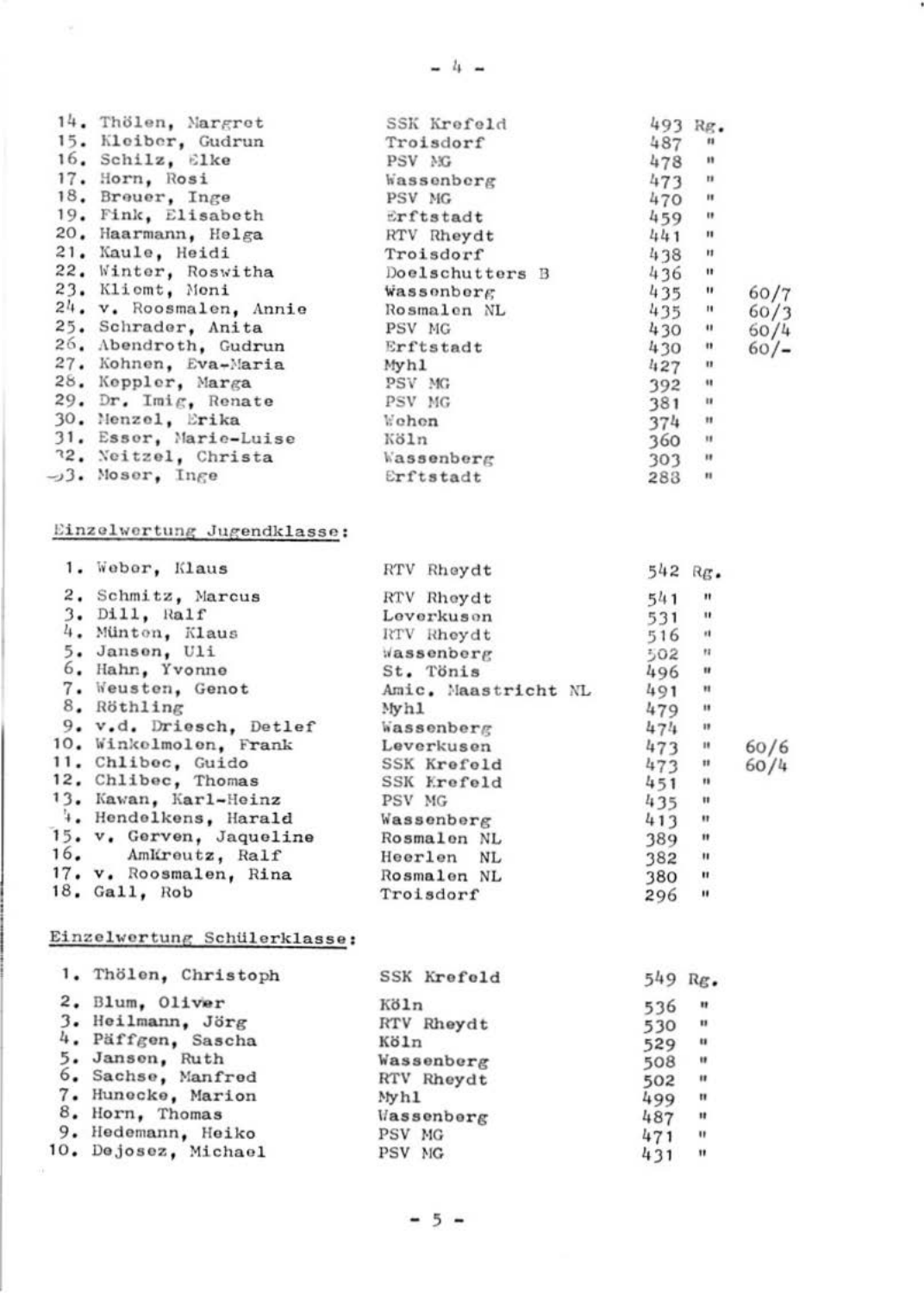| 11. Weyermanns, Nicole  | PSV MG     | 423 Rg.             |                |
|-------------------------|------------|---------------------|----------------|
| 12. Knoch, Jochen       | Erftstadt  | 370                 | $\blacksquare$ |
| 13. Dany, Harald        | Erftstadt  | 366                 | $\mathbf{u}$   |
| 14. Hendelkens. Andreas | Wassenberg | 319                 | $\mathbf{r}$   |
| 15. Moser-Tometzek, Ute | Ertstadt   | $\mathbf{u}$<br>206 |                |

 $-5 -$ 

# Championatswertung 5. Turnier ( 3. Turnier 25 m )

#### Mannschaften Schützenklasse:

| 1. PSV Mönchengladbach I         | 8072 Rg.   |                |
|----------------------------------|------------|----------------|
| 2. BSV Dormagen                  | 7925       | $\blacksquare$ |
| 3. BSC Wassenberg                | 7892 "     |                |
| 4. PSV Mönchengladbach II        | $7827$ "   |                |
| 5. Krefelder Sportschützen Korps | 7767 "     |                |
| 6. RTV Rhoydt                    | $7743$ "   |                |
| 7. DVS Rosmalen NL               | $6457$ "   |                |
| 8. RSG Düren                     | $6279$ "   |                |
| 9. St. Seb. Bad Münstereifel     | $6219$ $"$ |                |
| 10. KKB Köln                     | 4748 "     |                |
| 11. St. Hubertus 08 Siegburg     | 4422 ".    |                |
| Mannschaften Damenklasse:        |            |                |
| 1. PSV Mönchengladbach           | 7470 Rg.   |                |
| 2. BSC Wassenberg                | 7028       | $\mathbf{u}$   |
| 3. BSC Erftstadt                 | 5779 "     |                |
| Mannschaften Altersklasse:       |            |                |
| 1. SSG Bayer Leverkusen          | 7920 Rg.   |                |
| 2. RSG Düren                     | 7864 "     |                |
| 3. SFT St. Tönis                 | 5431 "     |                |
| Mannschaft Jugondklasse:         |            |                |
| RTV Rhevdt                       | 7898 Rg.   |                |
| Mannschaften Schülerklasse:      |            |                |
|                                  |            |                |
| 1. BSC Wassenberg                | 7104 Re.   |                |
| 2. PSV Nönchengladbach           | 6579       |                |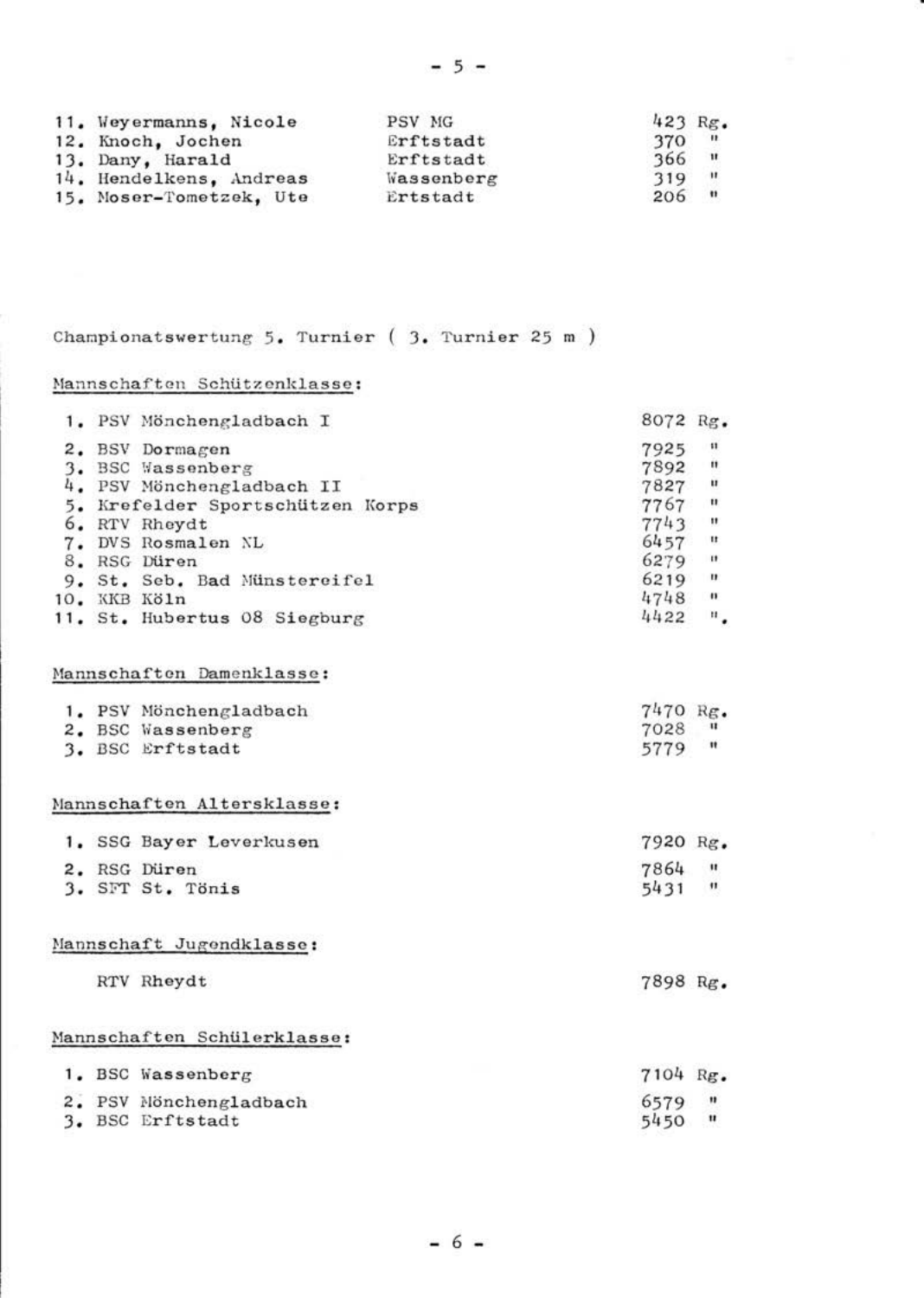18m 25m 18m 25m 25m Gesamt

# Championat Einzelwertung nach 5 Turnieren

## Schützenklasse:

| 1. Krug, Toni                                                                                                                                                                                                                                    | PSV MG                                                                                                                                                                                                                                     |                          |             |             |                          |                     | 557 578 549 569 569 2822               |
|--------------------------------------------------------------------------------------------------------------------------------------------------------------------------------------------------------------------------------------------------|--------------------------------------------------------------------------------------------------------------------------------------------------------------------------------------------------------------------------------------------|--------------------------|-------------|-------------|--------------------------|---------------------|----------------------------------------|
| 2. Hötzel, Paul                                                                                                                                                                                                                                  | Bad Münstereifel                                                                                                                                                                                                                           | 561 564 546 556 561      |             |             |                          |                     | 2788                                   |
| 3. Dentgen, Horst                                                                                                                                                                                                                                | Kleve                                                                                                                                                                                                                                      | 541 568 560 557 552      |             |             |                          |                     | 2778                                   |
| 4. Powileit, Werner                                                                                                                                                                                                                              | Leverkusen                                                                                                                                                                                                                                 | 537 552 572 540 553      |             |             |                          |                     | 2754                                   |
| 5. Pelzer, Karl-Heinz                                                                                                                                                                                                                            | Lywyner 2012<br>Hassenberg 50 1973 540 531 542<br>Wassenberg 50 50 50 549 555 528<br>Nurrachedd 541 559 509 528 548<br>Nurrachedd 541 532 543 500 536<br>Amy un: 547 512 555 522 538<br>Amy un: 547 531 550 526<br>Amy un: 547 531 550 526 |                          |             |             |                          |                     | 2697                                   |
| 6. Veyermanns, Günther                                                                                                                                                                                                                           |                                                                                                                                                                                                                                            |                          |             |             |                          |                     | 2695                                   |
| 7. Jerusalem, Bernd                                                                                                                                                                                                                              |                                                                                                                                                                                                                                            |                          |             |             |                          |                     | 2694                                   |
| 8. Magedanz, Joachim                                                                                                                                                                                                                             |                                                                                                                                                                                                                                            |                          |             |             |                          |                     | 2682                                   |
| 9. Pfeiffer, Horst                                                                                                                                                                                                                               |                                                                                                                                                                                                                                            |                          |             |             |                          |                     | 2675                                   |
| 10, Brouns, Willi                                                                                                                                                                                                                                |                                                                                                                                                                                                                                            |                          |             |             |                          |                     | 2674                                   |
| 11, Thölen, Josef                                                                                                                                                                                                                                | SSK Krefeld 512 555 531 550 526                                                                                                                                                                                                            |                          |             |             |                          |                     | 2674                                   |
| 12. Dick, Rolf                                                                                                                                                                                                                                   | PSV MG                                                                                                                                                                                                                                     | 504 547 524 546 532      |             |             |                          |                     | 2653                                   |
| 13. Horn, Detlef                                                                                                                                                                                                                                 | Wassenberg                                                                                                                                                                                                                                 |                          |             |             |                          | 520 534 541 529 528 | 2652                                   |
| 14. Fölske, Gerd                                                                                                                                                                                                                                 | PSV MG                                                                                                                                                                                                                                     |                          |             |             |                          | 533 527 537 517 526 | 2640                                   |
| 15. Kaule, Volker                                                                                                                                                                                                                                | Seb. Troisdorf                                                                                                                                                                                                                             |                          |             |             |                          | 540 530 519 516 532 | 2637                                   |
|                                                                                                                                                                                                                                                  |                                                                                                                                                                                                                                            |                          |             |             |                          |                     |                                        |
|                                                                                                                                                                                                                                                  |                                                                                                                                                                                                                                            |                          |             |             |                          |                     |                                        |
|                                                                                                                                                                                                                                                  |                                                                                                                                                                                                                                            |                          |             |             |                          |                     |                                        |
|                                                                                                                                                                                                                                                  |                                                                                                                                                                                                                                            |                          |             |             |                          |                     |                                        |
|                                                                                                                                                                                                                                                  |                                                                                                                                                                                                                                            |                          |             |             |                          |                     |                                        |
|                                                                                                                                                                                                                                                  |                                                                                                                                                                                                                                            |                          |             |             |                          |                     |                                        |
|                                                                                                                                                                                                                                                  |                                                                                                                                                                                                                                            |                          |             |             |                          |                     |                                        |
| 15, Katter, vacator (* 1887)<br>18. April – America Carlotte, amerikansk politik (* 1887)<br>19. November: Jacob H. Martin (* 1893)<br>19. Röhner, Holinz (* 1888)<br>19. Röhner, Holinz (* 1888)<br>20. Graf, Horst Stegburg<br>21. Pierffer, H |                                                                                                                                                                                                                                            |                          |             |             |                          |                     |                                        |
| 24. Barthen, Peter                                                                                                                                                                                                                               | Dormagen<br>PSV MG                                                                                                                                                                                                                         | 529 531 509 525 518      |             |             |                          |                     | 2612                                   |
|                                                                                                                                                                                                                                                  |                                                                                                                                                                                                                                            |                          |             |             |                          |                     |                                        |
|                                                                                                                                                                                                                                                  |                                                                                                                                                                                                                                            |                          |             |             |                          |                     |                                        |
|                                                                                                                                                                                                                                                  |                                                                                                                                                                                                                                            |                          |             |             |                          |                     |                                        |
|                                                                                                                                                                                                                                                  |                                                                                                                                                                                                                                            |                          |             |             |                          |                     |                                        |
| 421 Date (March 1990)<br>23. Jackbox - John March 1992, 1992 (1992)<br>24. Jackbox - Patent III, 1992 (1993)<br>24. Jackbox - Archives - Amery Rowsell, 1993 (1993)<br>24. John March 1993 - Rowsell 1992 (1993)<br>24. John March 1993 (1993    |                                                                                                                                                                                                                                            |                          |             |             |                          |                     |                                        |
|                                                                                                                                                                                                                                                  |                                                                                                                                                                                                                                            |                          |             |             |                          |                     |                                        |
|                                                                                                                                                                                                                                                  |                                                                                                                                                                                                                                            |                          |             |             |                          |                     |                                        |
|                                                                                                                                                                                                                                                  |                                                                                                                                                                                                                                            |                          |             |             |                          |                     |                                        |
| 33. Lopata, Axel                                                                                                                                                                                                                                 | PSV MG                                                                                                                                                                                                                                     | 467 492 487 482 509      |             |             |                          |                     | 2417                                   |
| 34. Theis, Jakob                                                                                                                                                                                                                                 | SSK Krefeld                                                                                                                                                                                                                                | 498 529 486 498 505      |             |             |                          |                     | 2416                                   |
| . Tor-Westen, Volker                                                                                                                                                                                                                             | Düren                                                                                                                                                                                                                                      | 451 466 449 466 464      |             |             |                          |                     | 2296                                   |
| Gall, Hanno                                                                                                                                                                                                                                      | Troisdorf                                                                                                                                                                                                                                  |                          |             |             |                          |                     | 449 453 405 456 464 2227               |
| 37. v. Roozendaal, Gery                                                                                                                                                                                                                          | Rosmalen                                                                                                                                                                                                                                   | $578$ 551 541 - 523      |             |             |                          |                     | 2193                                   |
| 38. Rausch, Hans                                                                                                                                                                                                                                 | Wilh. Tell D'dorf 541 548 539 - 549                                                                                                                                                                                                        |                          |             |             |                          |                     | 2177                                   |
| 39. v. Gaal, Jan                                                                                                                                                                                                                                 | Rosmalen                                                                                                                                                                                                                                   |                          |             |             | 532 527 549 - 539        |                     | 2147                                   |
| 40. Enkelmans, Leo                                                                                                                                                                                                                               | Heerlen                                                                                                                                                                                                                                    | 542 533                  |             |             |                          | $-5335537$          | 2145                                   |
| 41. Scheitzbach, Hans                                                                                                                                                                                                                            | KKB Köln                                                                                                                                                                                                                                   |                          |             | $543$ 519 - |                          | 543 533             |                                        |
| 42. Kowalski, Pierre                                                                                                                                                                                                                             | Doelschutters                                                                                                                                                                                                                              | $528$ $543$ $522 - 541$  |             |             |                          |                     | 2138<br>2134                           |
| 43. Hooymans, Anton                                                                                                                                                                                                                              | Rosmalon                                                                                                                                                                                                                                   | 509 545 523              |             |             | $\sim$                   |                     |                                        |
| 44. Kolbe, Bernd                                                                                                                                                                                                                                 | Burschoid                                                                                                                                                                                                                                  | 515 530 522 517          |             |             |                          |                     | $528$ $2105$<br>- $2084$<br>384 $2076$ |
| 45. Laveaux, Dicter                                                                                                                                                                                                                              | Köln                                                                                                                                                                                                                                       | 422 414 431 425 384      |             |             |                          |                     |                                        |
| 46. Schynke, Poter                                                                                                                                                                                                                               | RTV Rhoydt<br>Rosmalen                                                                                                                                                                                                                     | $-$                      |             |             |                          | 512 524 519 514     | 2059                                   |
| 47. Houyerjans, Jan                                                                                                                                                                                                                              | Rosmalen                                                                                                                                                                                                                                   | 520 539 496              |             |             | $-505$                   |                     | 2060                                   |
| 48. Wächter, Horst                                                                                                                                                                                                                               | Köln                                                                                                                                                                                                                                       | $\overline{\phantom{a}}$ |             |             | 512 503 525 520          |                     | 2060                                   |
|                                                                                                                                                                                                                                                  |                                                                                                                                                                                                                                            | 513 525 501              |             |             | $\overline{\phantom{a}}$ | 511                 | 2050                                   |
| 49. v. Helvoort, Eey (Rosmalen)<br>50. Penders, René (Amic, Mas<br>50. Penders, René                                                                                                                                                             | Amic. Maastricht                                                                                                                                                                                                                           | 524 504                  |             | $-$         |                          | 506 499             | 2033                                   |
| 51. Neitzel, Wolfgang                                                                                                                                                                                                                            |                                                                                                                                                                                                                                            |                          | 511 495 497 |             | $-498$                   |                     |                                        |
| 52. Kentsch, Hans-Joachim Siegburg                                                                                                                                                                                                               | Wassenberg<br>Siegburg                                                                                                                                                                                                                     | $472$ 490 493 489 -      |             |             |                          |                     | 2001<br>1944                           |
| 53. Zanders, Klaus                                                                                                                                                                                                                               | PSV MG                                                                                                                                                                                                                                     | 500 468 496 475          |             |             |                          | $\frac{1}{2}$       | 1939                                   |
| 54. Hexkes, Werner                                                                                                                                                                                                                               | Bad Münstereifel                                                                                                                                                                                                                           | $\overline{\phantom{a}}$ |             |             |                          |                     | 474 465 445 500 1884                   |
| 55. Gröger, Dieter                                                                                                                                                                                                                               | Siegburg                                                                                                                                                                                                                                   |                          |             |             |                          | $-477461446430$     | 1814                                   |
|                                                                                                                                                                                                                                                  |                                                                                                                                                                                                                                            |                          |             |             |                          |                     |                                        |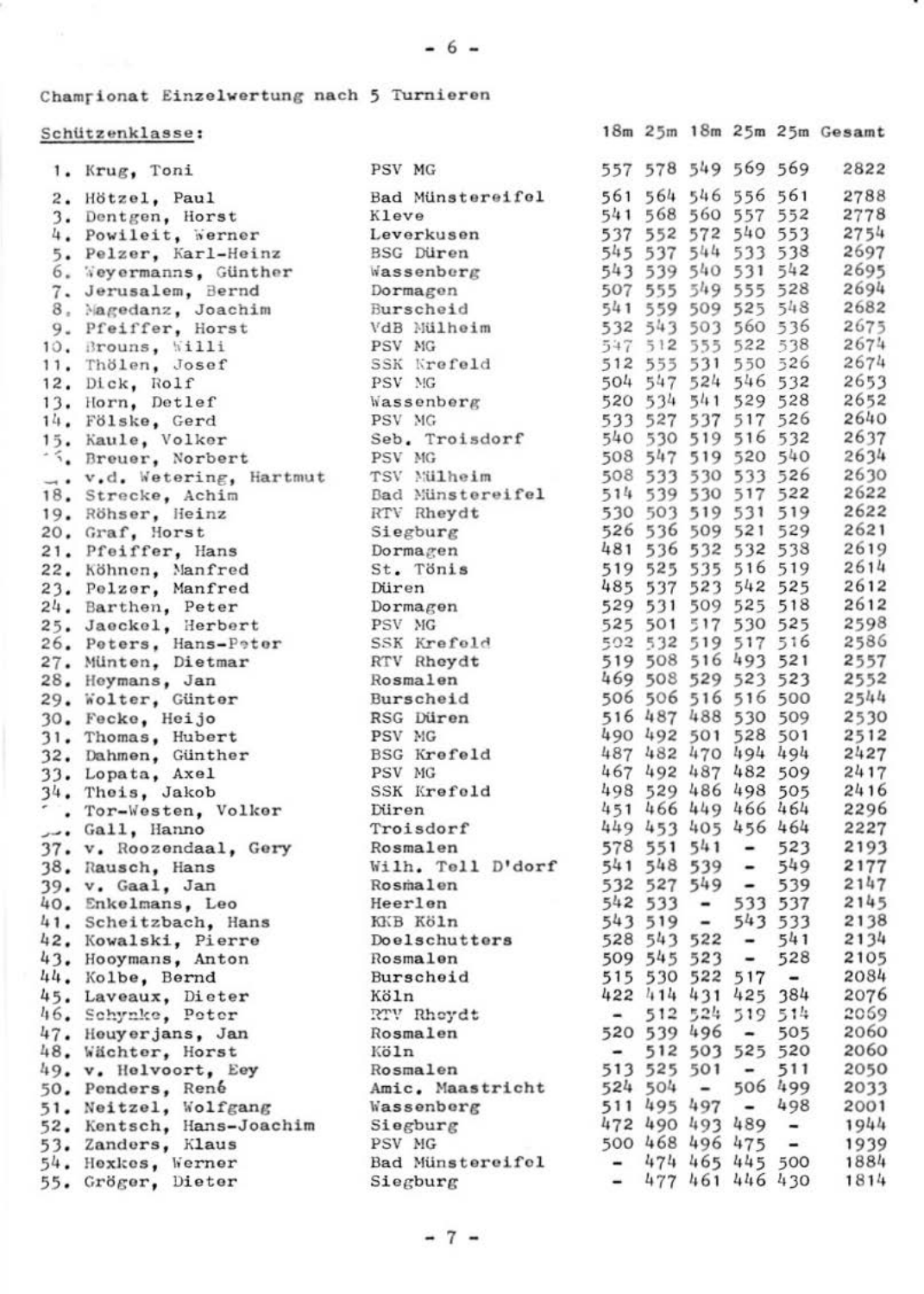|                             |                                                                                                                  |                     |               |                     |             |                   | 18m 25m 18m 25m . m Gesamt         |
|-----------------------------|------------------------------------------------------------------------------------------------------------------|---------------------|---------------|---------------------|-------------|-------------------|------------------------------------|
| 56. Moser, Franz            | Erftstadt                                                                                                        |                     |               | 409 417 421 447     |             | $\sim$ 100 $\sim$ | 1694                               |
| 57. Staudt, Georg           | Troisdorf                                                                                                        |                     |               | 460 401 411 404     |             | $\sim$            | 1676                               |
| 58. Klothen, Dieter         | Myhl                                                                                                             |                     |               | $538$ $528$ $ -$    |             | 543               | 1609                               |
| 59. Sterzenbach, Fred       | Köln                                                                                                             |                     |               | $525$ $542 -$       |             | $-531$            | 1598                               |
| 60, Weusten, Hemb           | Amic. Maastricht                                                                                                 | $509 532 - -$       |               |                     |             | 507               | 1548                               |
| 61. Beckers, Walter         | Wassenberg                                                                                                       |                     |               | $-470$ 520 526 $-$  |             |                   | 1516                               |
| 62. Minkenberg, Peter       | $W$ assenborg                                                                                                    |                     |               | $-516483 - 509$     |             |                   | 1508                               |
| 63. Pluymackers, Jean       | Amic. Maastricht                                                                                                 | $511490 -$          |               |                     | $\sim$      | 502               | 1503                               |
| 64. Florack, Boy            | Amic, Maastricht                                                                                                 |                     | $486$ $499 -$ |                     |             | $-461$            | 1446                               |
| Einzelwertung Altersklasse: |                                                                                                                  |                     |               |                     |             |                   | 18m 25m 18m 25m 25m Gesamt         |
| 1. Giesbertz, Robert        | Düren                                                                                                            | 550 548 553 548 534 |               |                     |             |                   | 2733                               |
| 2. Bausch, Johann           | Köln                                                                                                             | 534 543 527 542 543 |               |                     |             |                   | 2689                               |
| 3. Asik, Refik              | Leverkusen                                                                                                       | 543 527 525 524 551 |               |                     |             |                   | 2670                               |
| 4. Schuster, Toni           | Erftstadt                                                                                                        | 530 529 513 536 528 |               |                     |             |                   | 2646                               |
| 5. Fink, Helmut             | Erftstadt                                                                                                        | 510 510 520 523 521 |               |                     |             |                   | 2584                               |
| 5. Schaeder, Herbert        | Siegburg                                                                                                         | 504 510 526 536 497 |               |                     |             |                   | 2573                               |
| 6. v. Mistelrooy, Guy       | Rosmalen                                                                                                         | 487 520 515 523 528 |               |                     |             |                   | 2 <sup>3</sup>                     |
| 7. Oberzier, Heinz          | Köln                                                                                                             | 503 516 517 516 512 |               |                     |             |                   | $2 - 4$                            |
| 8. Sebesse, Detlef          | Düren                                                                                                            |                     |               | 511 524 513 503 512 |             |                   | 2563                               |
| 9. Dr. Schillings, Milton   | Düren                                                                                                            |                     |               | 466 508 516 526 526 |             |                   | 2542                               |
| 10. Peters, Addi            | Bad Münstereifel                                                                                                 | 527 496 508 489 510 |               |                     |             |                   | 2530                               |
| 11. Hendelkens, Peter       | St. Tönis                                                                                                        |                     |               | 517 501 513 500 494 |             |                   | 2525                               |
| 12. Kühle, Gerd             | Troisdorf                                                                                                        |                     |               | 491 492 519 501 488 |             |                   | 2493                               |
| 13. Hagemeister, Siegfried  | Düren                                                                                                            |                     |               | 493 474 484 471 488 |             |                   | 2410                               |
| 14. Hahn, Fritz             | St. Tönis                                                                                                        |                     |               | 495 471 444 475 480 |             |                   | 2365                               |
| 15. Leibfried, Werner       | <b>BSG Krefeld</b>                                                                                               |                     | $494 -$       |                     | 509 517 545 |                   | 2065                               |
| 16. Dannowski, Harald       | Wilh. Tell D'derf                                                                                                |                     |               | 529 514 494         |             | $-496$            | 2033                               |
| 17. Mende, Werner           | Burscheid                                                                                                        |                     |               | 508 522 478 491 -   |             |                   | 1999                               |
| 18. Krieger, Kurt           | SSK Krofeld                                                                                                      | 492 489 502 - 505   |               |                     |             |                   | 1988                               |
| 19. Hensel, Franz           | Wassenberg                                                                                                       | $507485509 - 480$   |               |                     |             |                   | 1981                               |
| 20. v. Reeth, Josef         | Doelschutters                                                                                                    | 468 448 493         |               |                     |             | $-430$            | 1839                               |
| 21. Haarmann, Alfred        | <b>NOURSelling</b><br><b>RTV Rhoydt<br/> <b>Heerlen</b><br/> <b>Essen</b><br/> <b>Düren</b><br/> <b>WITH</b></b> |                     |               |                     |             |                   | $-467455451442$ 1815               |
| 22. Enkelmans, Hendrik      |                                                                                                                  | $375$ 355 -         |               |                     |             |                   | $403$ $411$ $1544$<br>- $465$ 1399 |
| 23. Thomas, Heribert        |                                                                                                                  | $480454 -$          |               |                     |             |                   |                                    |
| 24. Schmitt, Günter         |                                                                                                                  |                     |               | $-423421424 -$      |             |                   | 1268                               |
| 25. Höfel, Günter           | Köln                                                                                                             |                     |               | $413439 -$          |             | $355 -$           | $\overline{7}$                     |
| Einzelwertung Damenklasse:  |                                                                                                                  |                     |               |                     |             |                   | 18m 25m 18m 25m 25m Gesamt         |
| 1. Dersen, Anneliese        | <b>BSG Krofeld</b>                                                                                               |                     |               | 545 549 560 537 521 |             |                   | 2712                               |
| 2. Dick, Rosita             | PSV MG                                                                                                           |                     |               | 559 551 507 532 513 |             |                   | 2662                               |
| 3. Dannowski, Ursula        | Wilh, Tell.D'dorf                                                                                                |                     |               | 540 548 518 528 518 |             |                   | 2652                               |
| 4. Reichow, Henny           | Doelschutters                                                                                                    |                     |               | 521 519 514 524 503 |             |                   | 2581                               |
| 5. Sachse, Heidi            | RTV Rheydt                                                                                                       | 504 524 485 520 517 |               |                     |             |                   | 2550                               |
| 6. Thölen, Margret          |                                                                                                                  | 522 499 509 521 493 |               |                     |             |                   | 2544                               |
| 7. Weyermanns, Rosemarie    | SSK Krefold<br>Wassenberg                                                                                        | 491 483 522 482 514 |               |                     |             |                   | 2492                               |
| 8. Krug, Gabi               | PSV MG                                                                                                           | 500 498 509 483 517 |               |                     |             |                   | 2417                               |
| 9. Kleiber, Gudrun          | Troisdorf                                                                                                        | 442 490 465 500 487 |               |                     |             |                   | 2384                               |
| 10. Horn, Rosemarie         | Wassenberg                                                                                                       | 427 487 481 460 473 |               |                     |             |                   | 2328                               |
| 11. Kohnen, Eva-Maria       | Myhl                                                                                                             | 452 431 498 458 427 |               |                     |             |                   | 2266                               |
| 12. Kaule, Heidemarie       | Troisdorf                                                                                                        |                     |               |                     |             |                   | 454 464 404 430 438 2190           |
| 13. Abendroth, Gudrun       | Erftstadt                                                                                                        |                     |               |                     |             |                   | 426 470 406 417 430 2149           |
| 14. Fink, Elisabeth         | Erftstadt                                                                                                        | 371 381 441 462 459 |               |                     |             |                   | 2114                               |
| 15. Scheitzbach, Gerthilde  | Köln                                                                                                             |                     |               | $452$ 500 - 516 497 |             |                   | 1965                               |
|                             |                                                                                                                  |                     |               |                     |             |                   |                                    |